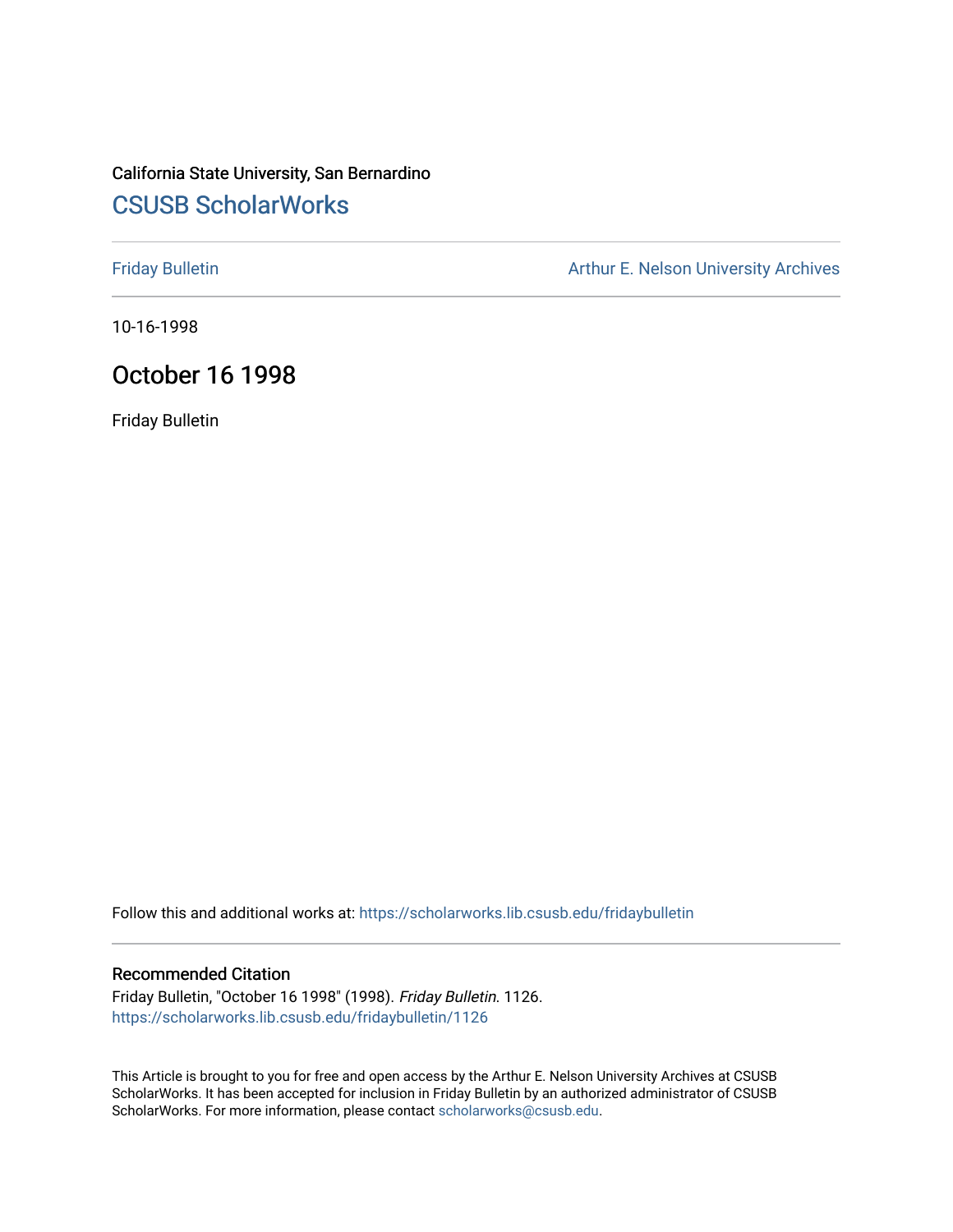News for Faculty and Staff of Cal State, San Bernardino

**0**  C T **0**  B E R

# Bond Issue Would Build **Social Sciences**

### *by Cynthia Pringie public affairs director*

A general obligation bond issue, Proposition I A, on the Nov. 3 ballot, which has more than \$60 million in appropriations for CSUSB, including a \$32.4 million building to house the School of Social and Behavioral Sciences at Cal State. Currently serving one-fifth of the declared majors at the university, the school has academic departments housed throughout the campus.

The new building will add 12 classrooms, ranging from 25 to 150 seats, and 13 teaching laboratories with 267 computer stations. Another computer lab will be self-instructional with 24 stations in which students can complete class projects. Additional graduate research laboratories will support the growing programs in criminal justice, social work and psychology.

The expanded instructional space is "a major need on the growing campus," notes school dean, John Conley, indicating that school feculty are scattered across campus in three separate buildings. With the new building, all but 25 faculty will be housed together giving students more opportunities to interact with faculty across disciplines.

Construction plans call for 138,700 gross-square feet in new space and the renovation of some existing space, particularly for laboratories on campus. The increase in lecture and lab space would help the university serve nearly 1,500 more students and expand feculty offices by 53.

The classroom complex is just one Cal State project that would be funded by passage of the bond issue that would build fecilities for K-12, the community colleges and the UC. A renovation of the Biology and Physical Sciences buildings, both built in 1967, and funding for telecommunications fecilities also is provided for Cal State.

# Project Should Open Up Research, Economic Roads

The Inland Empire's need to galvanize educational, economic and cultural development efforts is one of the key reasons for the recent appointment of Klaus Brasch as executive director of research development and technology transfer at Cal State.

This position," says Brasch, a professor of biology at CSUSB, "is a timely new development for CSUSB and very much in line with similar trends both regionally and nationally, not just at major research institutions, but also at comprehensive universities like ours."

Brasch's duties include supporting, defining and building on the role of campus research, as well as overseeing the development of contracts, grants and the practical transfer of technology from the lab to the world of business. One of the ways he hopes to support new research, he says, is to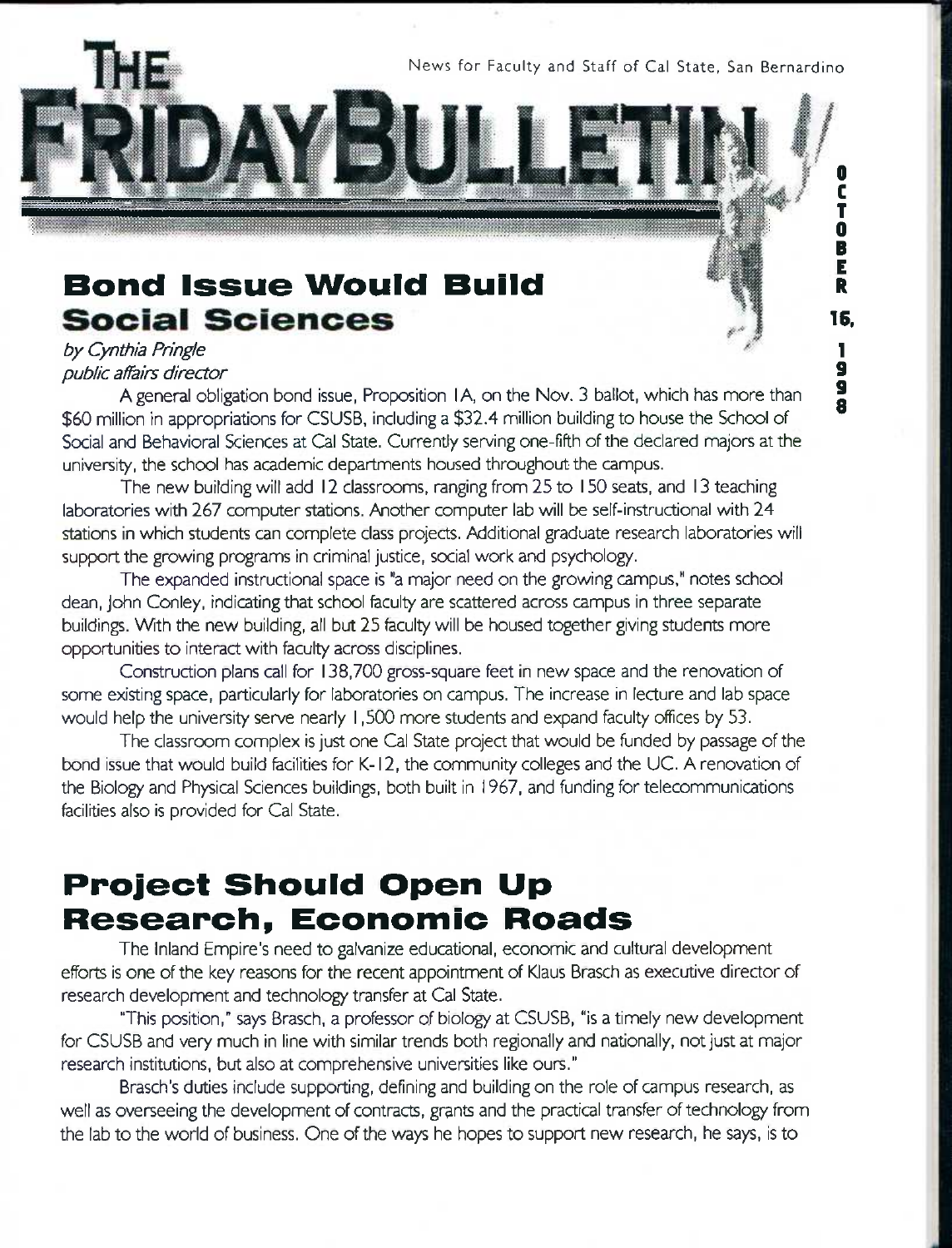# THE FRIDAYBULLETIN

### Page *2*

"establish and maintain a strong, ongoing CSUSB presence" at state and national funding agencies, such as the National Science Foundation and the National Institutes of Health.

He also will serve as a representative to CORE21 (Connecting Research and Economic Development for the 21 st century), which is a partnership between local universities, colleges and the business community, and as a representative to other research, transfer technology and industrylinked organizations. Better educational links, cooperative research and internships could be launched from these relationships, he says. And with the university's Institute for Applied Research and Policy Analysis, Brasch plans to do area surveys and construct industry databases that will give professors and their students an idea of what the job market looks like locally.

The university has many first-rate students and many feculty with national and international reputations in their fields. Brasch says. "The opportunity to further develop and utilize these intellectual resources should not be missed," he adds. "Why not combine these elements into a common effort?"

# Music of the Night (and other Spooktaouier tunes)

The fun, frightful and even cultured sounds of Halloween are coming to the university Oct. 30 and 31 when the university's Concert Choir, Chamber Singers and Symphonic Band perform "Down among the Dead Men" by Ralph Vaughan Williams and their rendition of "The Monster Mash."

Children in costume get in free on both nights and on both nights kids also will be treated to "Strange Rain" by Tom Paxton, selections from Carl Orff's "Carmina Burana" and highlights from " Phantom of the Opera" by Andrew Lloyd Webber. A costume contest also will take place both nights for all interested. The contraction of the contraction of the contraction of the contraction of the contraction of the contraction of the contraction of the contraction of the contraction of the contraction of the c

Following the Oct. 30, 7:30 p.m. concert will be the fourth annual Halloween Fright Night party hosted by the Amadeus Club. A DJ, games and food will be featured. Cost is \$2 with a<br>costume and \$3 without.

And after the Oct 31,4 p.m. concert children will have the chance to trick-or-treat in the Creative Arts Building "neighborhood" and visit the "Fright Room" of games and booths hosted by CSUSB clubs and organizations. The post-concert events are sponsored by the Amadeus Club.

Conductors for the two concerts, which will be held in the Creative Arts Building Recital Hall, are Rob Dunham and Tamara Harsh Craver.

# **The Bulletin Board**<br>Trick-or-Treat off the Street

### **Trick-or-Treat off the Street** *Contract street Contract and the Street* **<b>***Contract of the Street*

The film "Casper" and a grand goodies hunt are in store for children at "Casper's Trick-or-Treat Adventure" taking place Friday, Oct. 30.

"As a safe alternative to trick-or-treating," says Beth Person, the Student Union Program Board's public affairs coordinator for the event, "children will have the opportunity to roam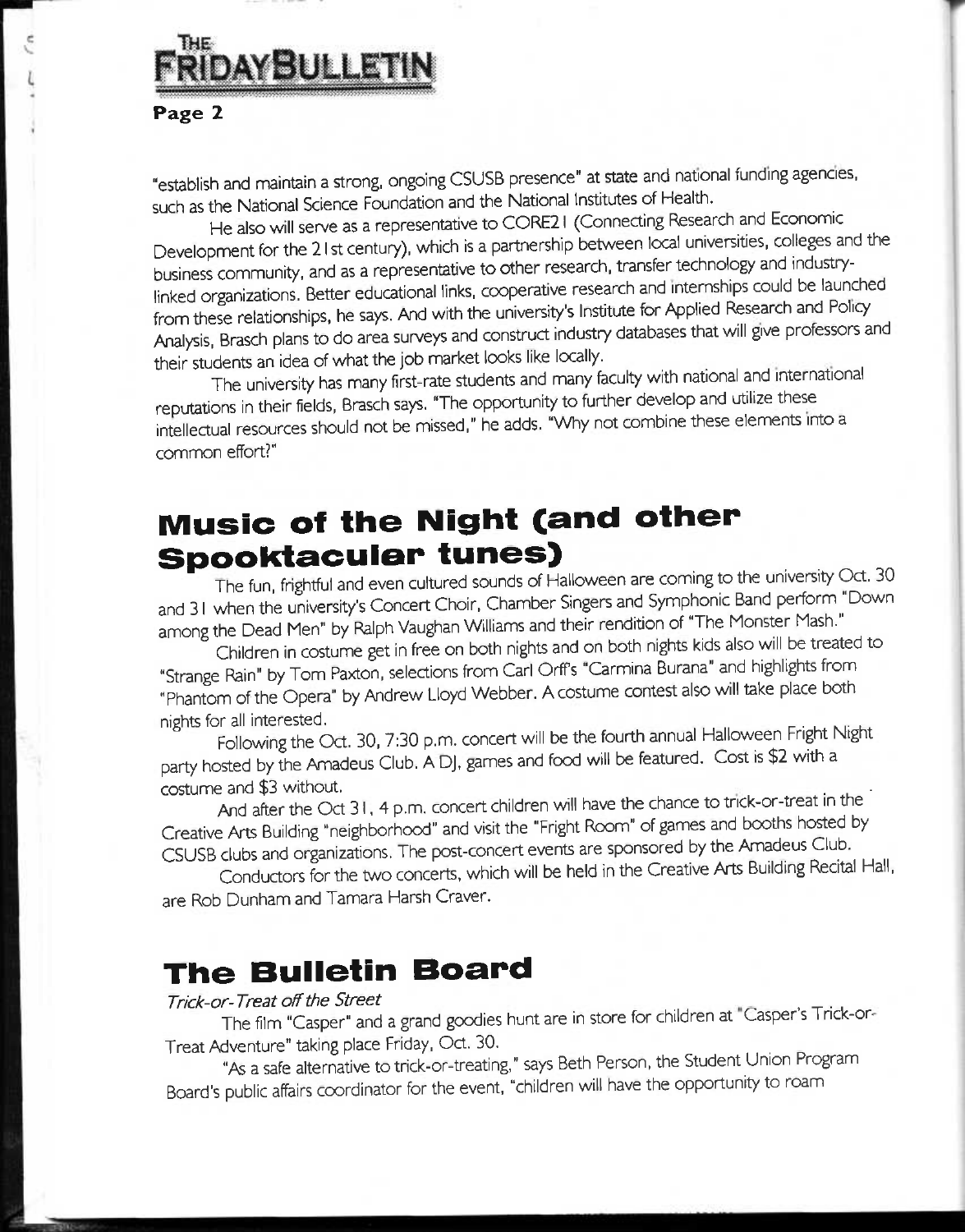

throughout the Student Union." Cannes, she adds, will be sponsored by the different clubs, fraternities, sororities and other organizations on campus, and will include a costume contest, fece painting, a cakewalk, a hunt for treasures and an apple bob. The free evening runs from 6-9 p.m. in the Student Union area. For more information call Ext. 5940.

### *'Shoo Flu, Don't Bother Me'*

Flu vaccine clinics will be held at the Health Center on Fridays from now through Nov. 20. You can get a shot from 9:30-1 I a.m. and 2-3:30 p.m. It's free to students and \$5 for feculty and staff. The Health Center requires that everyone wait 15-20 minutes after the injection, so plan ahead. If you're unable to come in during the regularly scheduled hours you can make an appointment. Call the Health Center at Ext. 5241 for more details. *Big-time Volleyball* 

Coyote Athletics and the Coussoulis Arena have teamed up to bring you an international volleyball match between the U.S.A. men and Brazil. This contest begins at 7:30 p.m. on Tuesday, Nov. 3. Sales to the general public begin Monday, Oct. 19. Come early and get the best seats as well as a special discount. The prices are \$ 10 for reserved seating (\$8 for CSUSB faculty, staff and students with I.D.): \$8 for general admission (\$6 for CSUSB students and children 12-and-under). A \$1 service charge applies to phone and credit card orders. Show your Coyote One-Card and receive your discount while seats last. For more information call the Coussoulis Arena at Ext. 7360 or stop by to purchase your tickets at HP-121.

#### *Young 'Researchers'*

CSUSB Behavioral Health Institute is looking for 16-year-olds (both males and females) for a research project. These are paid positions, and are short-term. Research assistants must be 16 by Nov. 11 and not turn 17 until January 1, 1999. For further details, call Robin Campbell at Ext. 5567.

### Personnel

#### *Honors*

Nancy Simpson (Athletics) received a Citizen of Achievement award from the League of Women Voters during an Oct. 4 event at the San Bernardino County Government Center. *Community Service* 

On Sept. 30 Kathy Weed (Education) talked to the Rialto Rotary Club about "Learning English as a Second Language in Today's Schools."

### Calendar

*(All sports listings are home contests.)* 

### **May, Oct. i2**

*Men's Soccer.*  Cal State, Stanislaus, 12:30 p.m.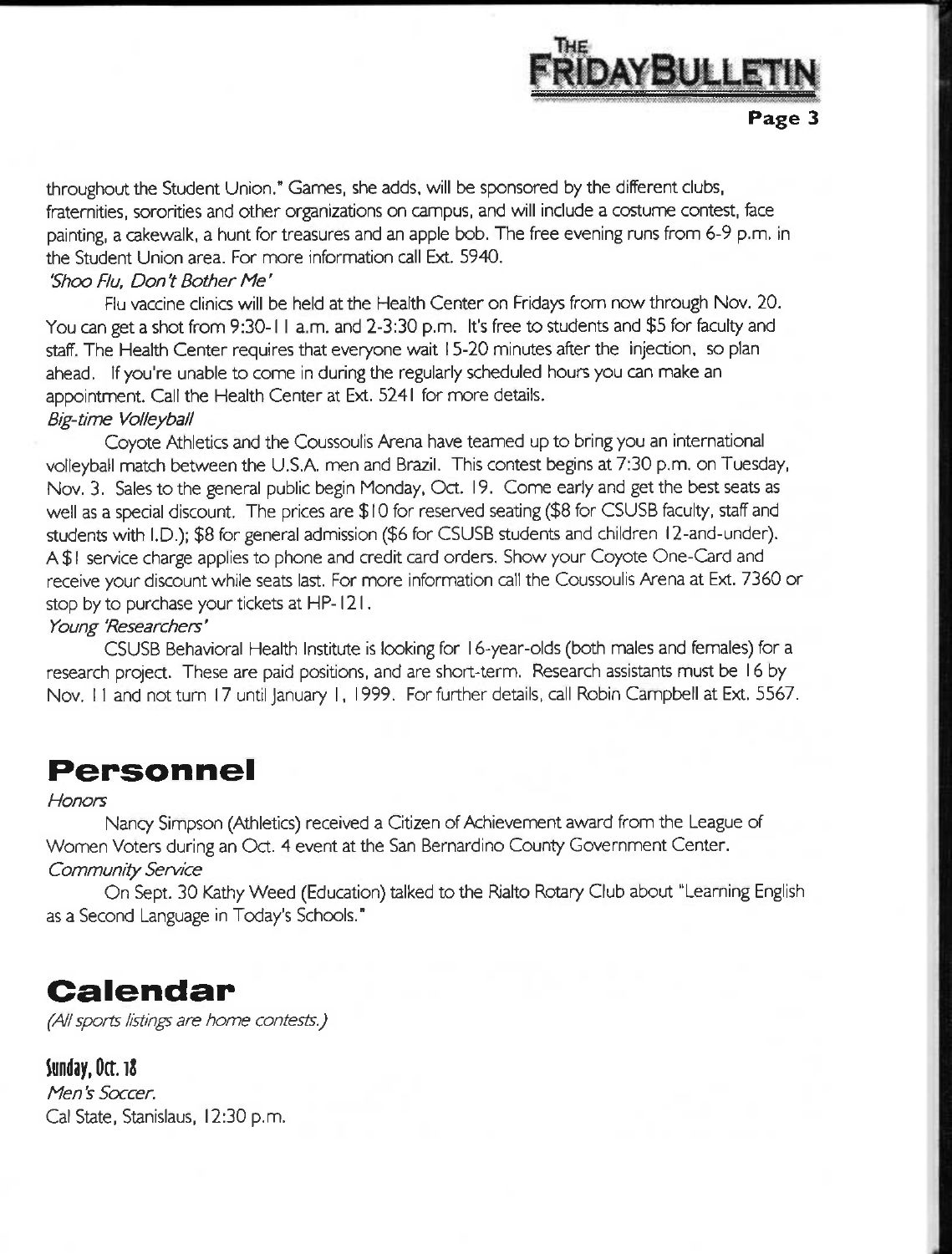

### Page 4

*Women's Soccer.*  Cal State, Stanislaus, 3 p.m.

### Hdncsday,0ct.2i

### *Talk.*

Karen Savage, department of geology at Cal State, Northridge, on "Remote Sensing Study of the San Andreas Fault in the San Bernardino Area and Associated Geologic Hazards." 7 p.m.. Pine Room. Free. Ext. 5563.

### Friday, Oct.  $22$

*Women's Volleyball.*  Sonoma State, 7 p.m.

### $0$ ct. 23-24

### *Conference.*

"A Feather on God's Breath: Hildegard 900 Years Later." Two-day celebration of Hildegard of Bingen's birth. Talk by keynote speaker Matthew Fox. Concert of sacred music by Anonymous 4. Call Ext. 5586 for conference fee and brochure or for ticket price for talk or concert.

### Saturday, Oct. 24

*Women's Volleyball.*  San Francisco State, 7 p.m.

### t/edncrday,0(t.zd

*Women's Soccer.*  USIU, 3 p.m.

### Friday, Oct.  $30$

*Women's Soccer.*  Sonoma State, 12:30 p.m. *Men's Soccer.*  Sonoma State, 3 p.m. *Children's Event.*  "Casper's Trick-or-Treat Adventure" features hunt for treats and treasures, cakewalk and showing of movie, "Casper." 6-9 p.m. Student Union area. Free. Ext. 5940. *Women's Volleyball.*  Cal State, L.A., 7 p.m. *Music.*  Halloween concert features CSUSB Chamber Singers, Symphonic Band and Concert Choir

performing music of Andrew Lloyd Webber, Ralph Vaughan Williams and "The Monster Mash." Rob Dunham and Tamara Harsh Craver, conductors. 7:30 p.m., Recital Hall. Halloween Fright Night